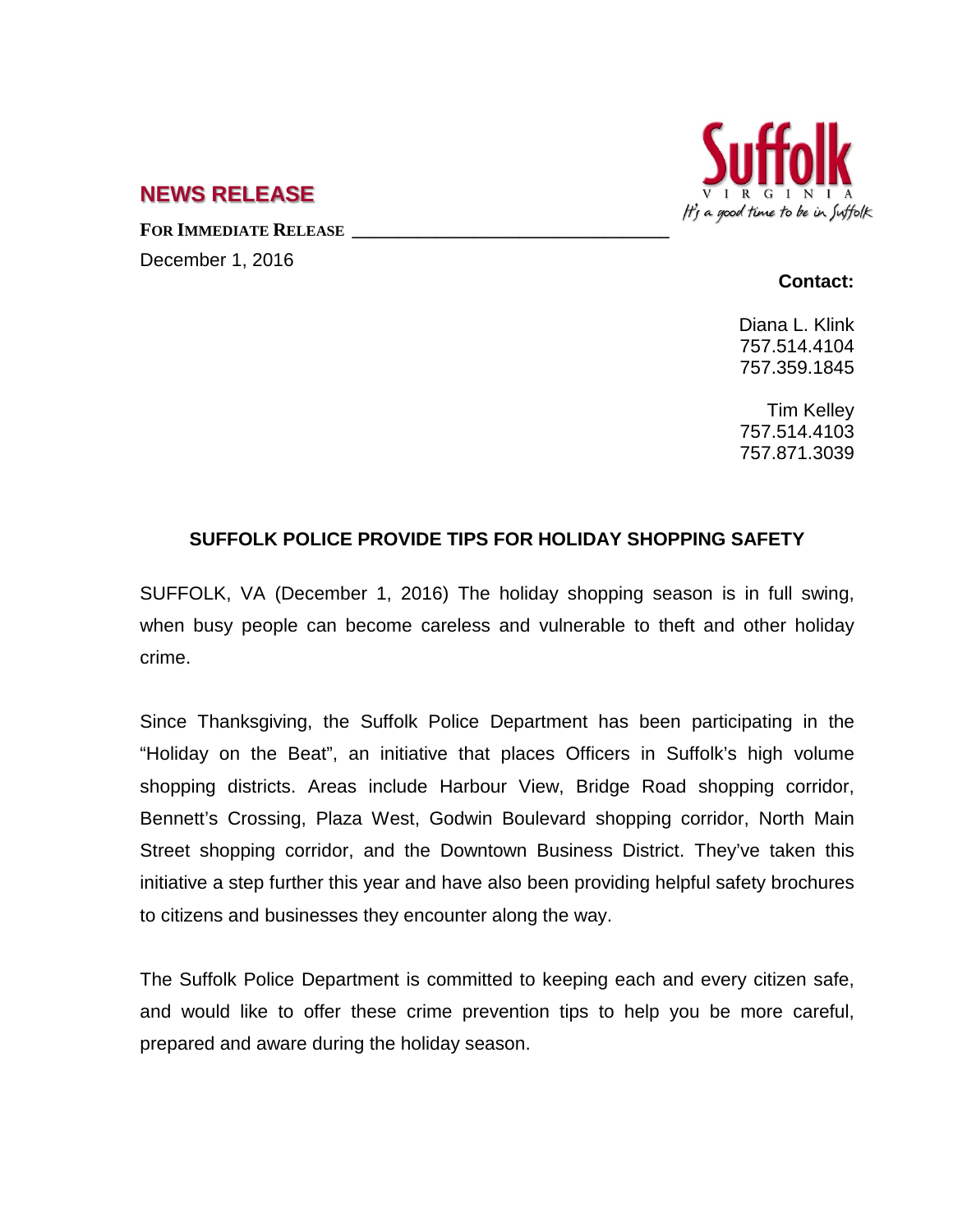## Holiday crime prevention tips while shopping

- Stay alert to your surroundings and the people around you.
- Shop with a friend; there is safety in numbers.
- Avoid carrying large amounts of cash.
- Pay for purchases with a check, credit or debit card.
- If possible, carry only your driver's license, personal checks, or necessary credit or debit cards.
- If you must carry a purse, do not wrap the straps around your arms or shoulders. Carry a clutch purse tightly under your arm or wear a fanny pack.
- Do not carry a wallet in a back pocket. It should be placed in a front pocket of your pants for safety.
- Be alert that crooks look for the "high dollar" shopping bags with your purchases. When possible, slip bags/purchases in a plain, nondescript bag.
- Watch purchases while eating in mall food courts; bags can easily be switched or taken.
- Educate your children about what to do if they are lost as well as "Stranger Danger".
- Don't overburden yourself with too many packages. Use store's package pickup.
- Have your car keys ready in hand before leaving the store.
- If you do return to your vehicle to unload purchases, place them in the trunk of the vehicle, not visible on a back seat.
- Try not to shop until the store closes. Remember, fewer people are present at this time

# Holiday crime prevention tips for parking lots

- Shop early and leave early to avoid evening darkness.
- Park in a high visibility area and check for lighting in case you leave during hours of darkness.